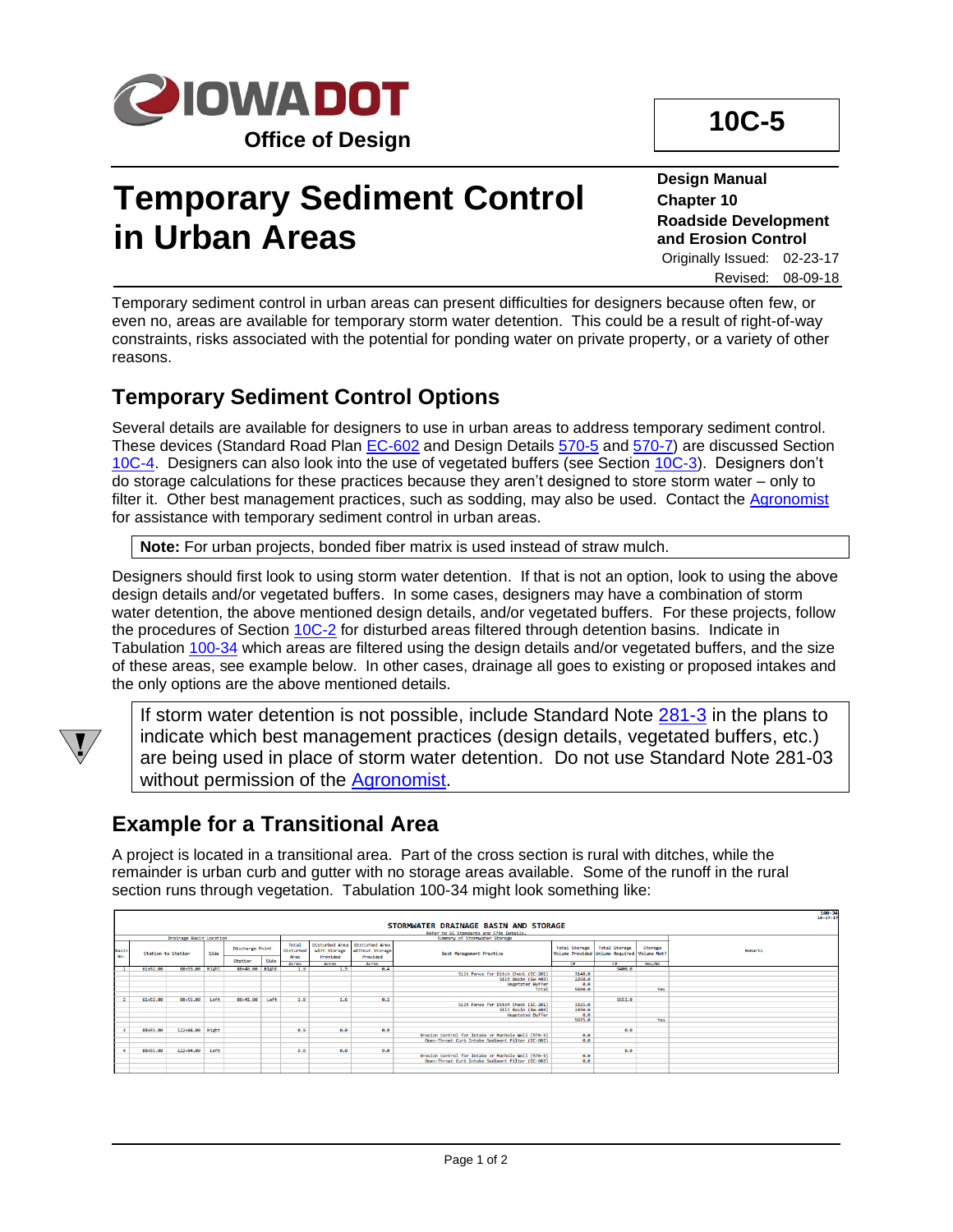Standard Note 281-3 might look like:

 $281 - 3$  $10 - 17 - 17$ 

### **STORM WATER**

### BEST MANAGEMENT PRACTICES

When the following best management practices are used, they are intended to account for disturbed areas where storage volume cannot be provided: Erosion Control for Intake or Manhole Well (570-5) Open-Throat Curb Intake Sediment Filter (EC-602) Vegetated Buffer